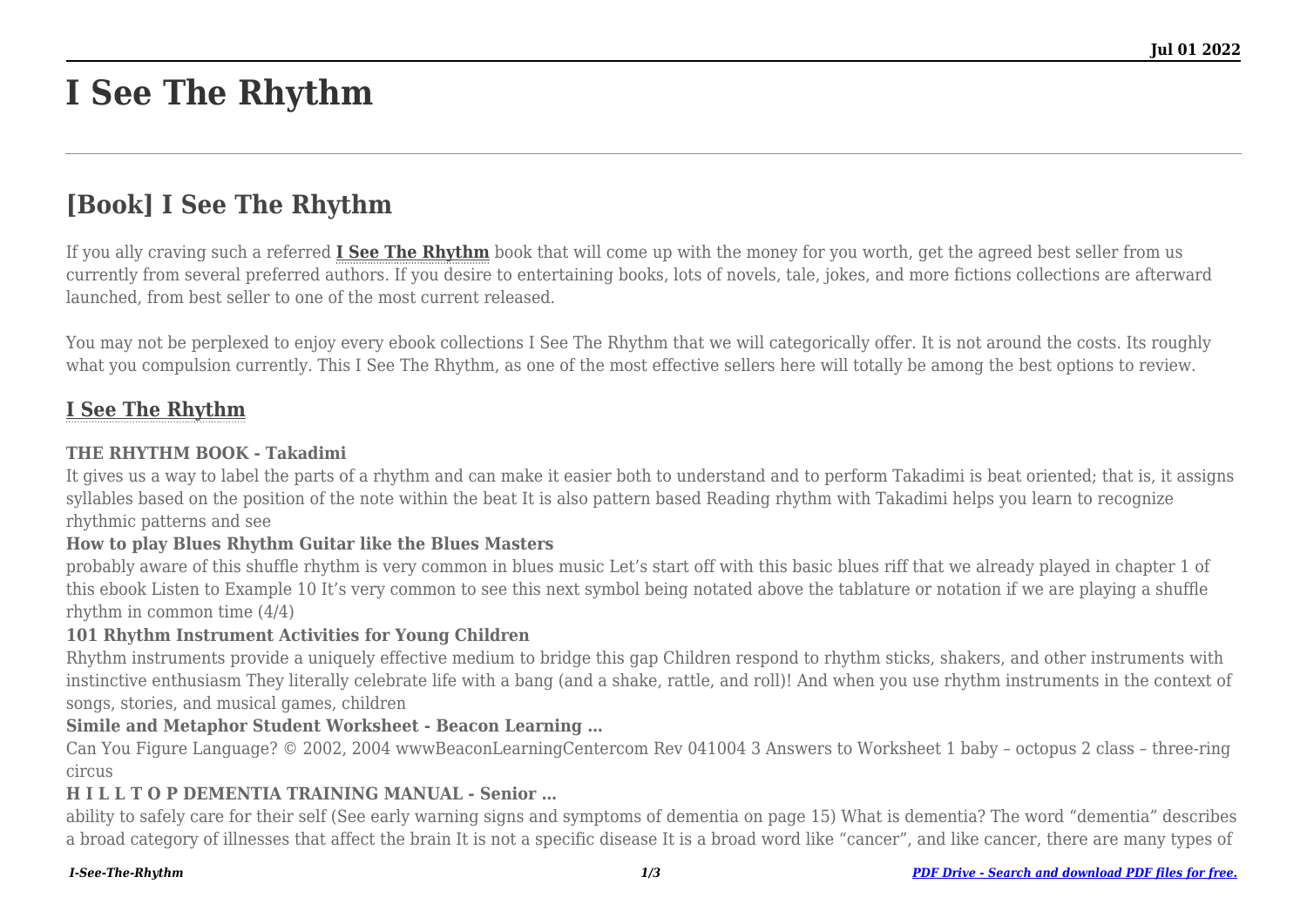#### dementia

# **Spelling word list for Year 5 and Year - Oxford Owl**

rhythm sacrifice secretary shoulder signature sincere(ly) soldier stomach sufficient suggest symbol system temperature thorough twelfth variety vegetable vehicle yacht Spelling word list for Year 5 and Year 6 100 words that children in England are expected to be able to spell by the end of Year 6 (age 11) How many can you spell?

# **EVENT PROGRAM E G**

established at two locations (see map) For the comfort and safety of all, smoking (including the use of e-cigarettes and vape pens) is permitted only in these areas • Lost & Found is located at the information booths (see map) Or contact lostandfound@mnstatefairorg, ~° <sub>i</sub> and  $\sim$  wireless hotspot is located at the west

#### **Three Days to See - New Canaan**

see On the way home I would stop at a farm so that I might see the horses plowing in the field (Perhaps I should see only a tractor!) And I should pray for the glory of a colorful sunset When dusk had fallen, I should experience the double delight of being able to see by artificial light In the night of that first day I should not be able

# **The Ontario Curriculum, Grades 1-8: The Arts, 2009 (revised)**

in the media It is important, therefore, that students see and understand the arts in their wider context – as endeavours with important ideas for people – and that they learn to connect their knowledge of the arts to the world beyond the school In making links between the arts and other areas of the curriculum, students will learn to see

# **34 MEDICAL TERMINOLOGY ABBREVIATIONS MEDICAL …**

qhs—every night at bedtime qid—four times a day qns—quantity not sufficient qod—every other day qs—quantity sufficient r (R)—rectal R (resp)—respirations, rectal RAIU—radioactive iodine uptake study RBC—red blood cell/count reg—regular Rh—rhesus RK—radial keratomy RL—ringer's lactate RLQ, RLL—right lower quadrant (abdomen), lobe (lung)

# **GCSE (9-1) Music - Edexcel**

Please see the example course planners for more support on delivering the course content These questions address two Assessment Objects: AO3 and AO4 One mark awarding for correctly identifying a feature of rhythm ('swinging' which equals 'shuffle/swing' in the mark scheme) but second mark as no reason given for how this creates

# **Years and Curriculum Levels - TKI**

beat, rhythm, pitch, tempo, dynamics, and tone colour • Explore and express sounds and musical ideas, drawing on personal experience, listening, and imagination • Explore ways to represent sound and musical ideas • Share music making with others • Respond to live and recorded music Visual Arts Students will:

# **Adult First Aid/CPR/AEd - American Red Cross**

(See Panel 5) If at any time you notice an obvious sign of life, stop CPR and monitor breathing and for any changes in condition CPR No breathing panel 4 panel 5 lEt thE aED aNalyZE hEaRt Rhythm Push the "analyze" button if necessary DElIVER ShOCK, IF aDVISED Make sure no one, including you, is touching the person

# **Sleep Information Sheet - 04 - Sleep Hygiene new**